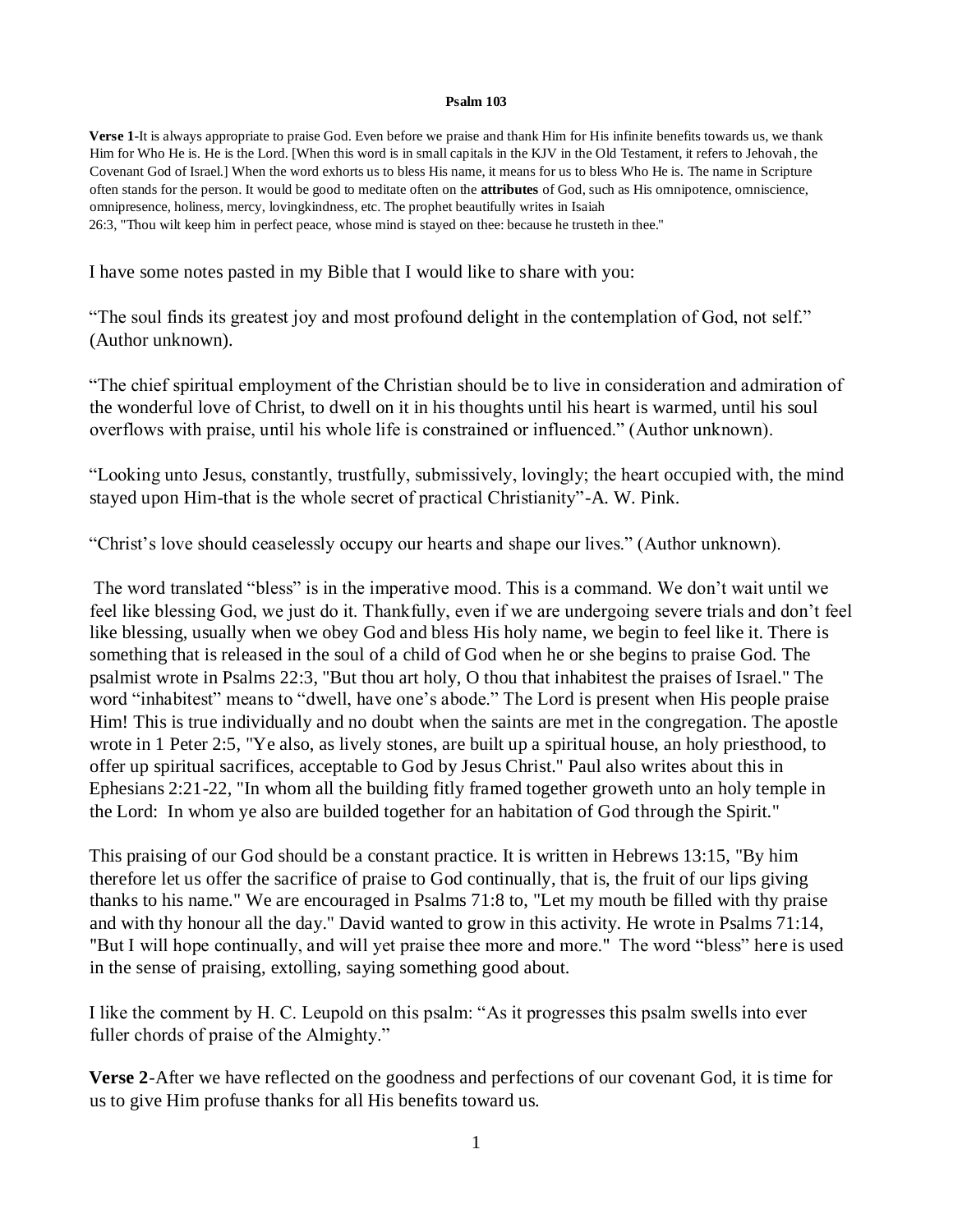**Verses 3-5**- The psalmist now lists some of those benefits:

As Leupold so cogently writes, "Among the separate blessings that especially call forth the praises of the Lord, **forgiveness of our iniquities** very properly stands first." "Iniquity" is "perversity." To be perverse it to turn from what is right; to turn to an improper use; to distort; to twist. This is reminiscent of Isaiah 53:6, "All we like sheep have gone astray; we have turned every one to his own way; and the LORD hath laid on him the iniquity of us all." The psalmist writes that He has forgiven **all** our iniquities! How this should cause us to shout with joy. Especially is this so when we consider the holiness of our God. The prophet writes in Habakkuk 1:13, "Thou art of purer eyes than to behold evil, and canst not look on iniquity…" The New Testament writer confirms this in James 2:10, "For whosoever shall keep the whole law, and yet offend in one point, he is guilty of all."

Thinking of this blessing, even if there were no others, should cause us great joy and thanksgiving. We should be able to always identify with H. G, Spafford as he wrote these sublime words, "My sinoh, the bliss of this glorious thought; my sin, not in part, but the whole is nailed to the cross and I bear it no more. Praise the Lord, praise the Lord, O my soul!"

The comprehensiveness of this forgiveness is emphasized later in this psalm as the writer also mentions the words "sins" (v. 10), and "transgression" (v. 12).

I cannot conceive of a more beautiful passage that sums this up than Lamentations 3:22-23, "It is of the LORD'S mercies that we are not consumed, because his compassions fail not. They are new every morning: great is thy faithfulness."

The writer next states that He **healeth all our diseases**. From the context here the emphasis is probably on spiritual diseases. Speaking of sin, Christ said in Matthew 9:12, "But when Jesus heard that, he said unto them, They that be whole need not a physician, but they that are sick." However we do know that the Lord can and does heal bodily diseases. He does not always choose to do so, despite what the charismatics erroneously teach. Paul prayed that what was probably a physical affliction be removed from him, but the Lord let that affliction remain to keep Paul from being exalted and said to him, "My grace is sufficient for thee." When we are sick we should pray for healing as is made plain in James 5: 13-16. It is also true that when our bodies are glorified and there is no presence of sin, which is the cause of sickness and death, all our diseases will have been healed. Paul made this plain in Philippians 3:21, "Who shall change our vile body, that it may be fashioned like unto his glorious body, according to the working whereby he is able even to subdue all things unto himself."

Next it is said that He **redeems our lives from destruction**. There are many things which could destroy our lives. Without God's grace we would each make shipwreck of the faith. We could destroy ourselves physically or spiritually. The redemptive work of the Lord Jesus Christ is not confined to our glorification; it has vast implications in our lives on earth. All our blessings come from God the Father, earned and mediated by Jesus Christ. Ultimately, of course He has redeemed His elect children from eternal destruction. In Romans 9: 22, Paul calls the non-elect "the vessels of wrath fitted to

destruction." Speaking of the enemies of Christ Paul writes in Phil. 3: 19, "whose end is destruction." Also speaking of those who do not know Christ, Paul says of them in 1 Thess. 5: 3, "sudden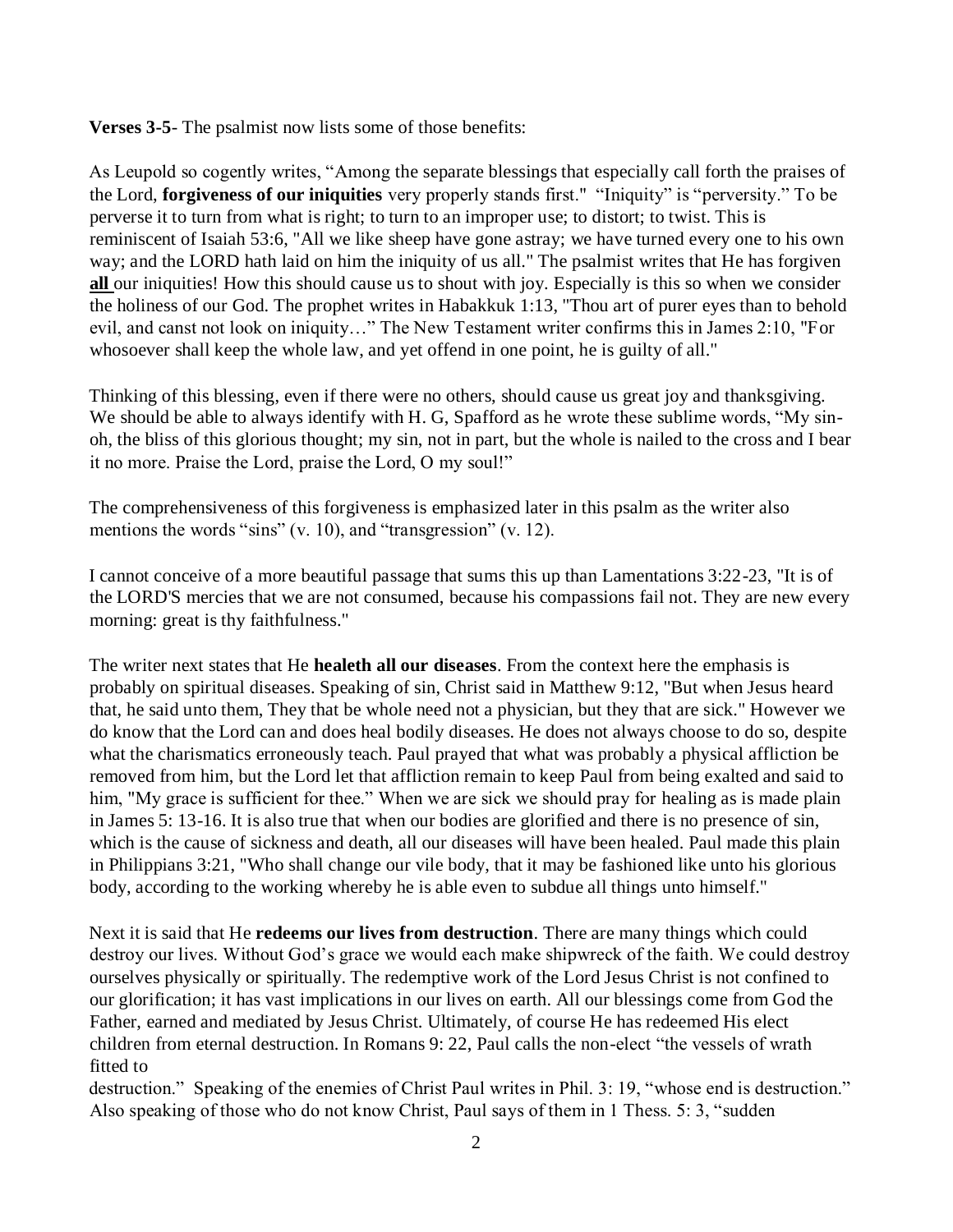destruction cometh upon them." Referring to the Second Coming of Jesus Christ, Paul says of them that know not Christ and obey not the gospel in 2 Thessalonians 1:9, "Who shall be punished with everlasting destruction from the presence of the Lord, and from the glory of his power;"

In contrast, even though many of the Lord's children have been persecuted and some have died excruciatingly painful martrys' deaths, Jesus says of some of those who have been killed for His sake, "But there shall not an hair of your head perish." (Luke 21:18). Yes, He does redeem the lives of His children from destruction.

Next, He **crowns us with lovingkindness and tender mercies**. What beautiful words these are! How comforting that the Creator and Sustainer of this universe would be kind and tender with such rebels as we must confess that we are.

Speaking of this crowning of the saints, Charles Spurgeon preached "Our Lord does nothing by halves, he will not stay his hand till he has gone to the uttermost with his people. Cleansing, healing, redemption, are not enough, he must needs make them kings and crown them, and the crown must be far more precious than if it were made of corruptible things, such as silver and gold; it is studded with gems of grace and lined with the velvet of lovingkindness; it is decked with the jewels of mercy, but made soft for the head to wear by a lining of tenderness."

No wonder David could write near the end of his life, "Surely goodness and mercy shall follow me all the days of my life: and I will dwell in the house of the LORD for ever."

He also **satisfies our mouths with good things** and our youth is **renewed like the eagle's**. God blesses His people even unto old age. He renews them. David said "He restoreth my soul…" Paul wrote in 2 Corinthians 4:16, "For which cause we faint not; but though our outward man perish, yet the inward man is renewed day by day."

It is good to see God continually feeding, satisfying, strengthening His people even when they are physically old and feeble. A beautiful description of this is given in Psalms 92:12-14, "The righteous shall flourish like the palm tree: he shall grow like a cedar in Lebanon. Those that be planted in the house of the LORD shall flourish in the courts of our God. They shall still bring forth fruit in old age; they shall be fat and flourishing…"

Caleb was blessed with great physical strength in the Old Testament which could serve as an illustration of the spiritual strength with which God blesses His people all the days of their lives. He said in Joshua 14:11-12, " As yet I am as strong this day as I was in the day that Moses sent me: as my strength was then, even so is my strength now, for war, both to go out, and to come in. Now therefore give me this mountain, whereof the LORD spake in that day; for thou heardest in that day how the

Anakims were there, and that the cities were great and fenced: if so be the LORD will be with me, then

I shall be able to drive them out, as the LORD said."

A song writer wrote an inspirational song depicting Caleb's attitude: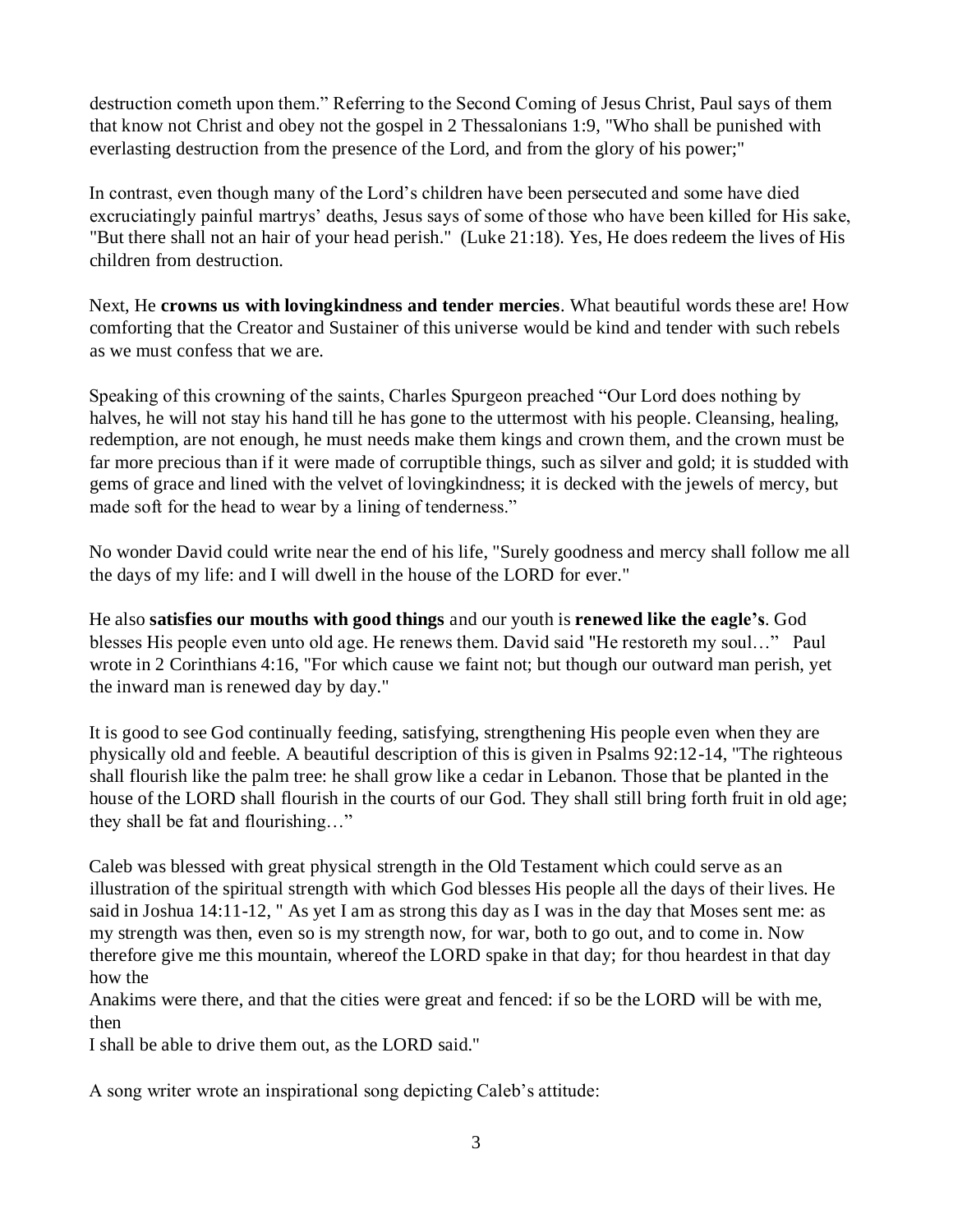The challenge how is here. What cause is there to fear? I will follow to the place where God has called. And though the task ahead is great, there is no need to wait; God's command is "conquer cities fenced and walled."

This mountain I shall own, But not for me alone. For my children I shall claim this Promised Land. Because the word of God is sure, the future is secure; All the power we need is in God's mighty hand.

Take courage and be strong. We'll sing the victor's song. All the blessings God has promised we may claim. So let us hasten to obey. Our Savior leads the way; He will help us win the battle for His name.

Give me this mountain, give me this mountain; To the land where giants grow. That's the place I want to go. Give me this mountain, this very mountain, I shall conquer in the power of the Lord.

## **-Frank Garlock**

Perhaps the classic passage that pertains to this wonderful truth is found Isaiah 40:31, "But they that wait upon the LORD shall renew their strength; they shall mount up with wings as eagles; they shall run, and not be weary; and they shall walk, and not faint."

**Verses 6-God's people who have often been oppressed and mistreated by their enemies have drawn** comfort from the fact that, sooner or later, maybe even after their deaths as martyrs, the Lord will execute righteous judgment on their enemies. This allows them to follow the example of the Lord Jesus, though He was terribly mistreated, "Who, when he was reviled, reviled not again; when he suffered, he threatened not; but committed himself to him that judgeth righteously:" (1 Peter 2:23). A very interesting passage that may throw some light on the eventual execution of righteous judgment is found in 1 Timothy 5:24-25, "Some men's sins are open beforehand, going before to judgment; and some men they follow after. Likewise also the good works of some are manifest beforehand; and they that are otherwise cannot be hid." God 's people are also comforted by the words of the Lord Himself in Luke 18:7, "And shall not God avenge his own elect, which cry day and night unto him, though he bear long with them?"

There are some edifying comments by Matthew Henry on this verse:

Man's injustice shall receive retribution at the hand of God. Mercy to his saints demands vengeance on their persecutors, and he will repay it. No blood of martyrs shall be shed in vain; no groans of confessors in prison shall be left without inquisition being made concerning them. *All* wrongs shall be righted, *all* the oppressed shall be avenged. Justice may at times leave the courts of man, but it abides upon the tribunal of God. For this every right-minded person will bless God.

Paul very comfortingly wrote in Romans 12:19, "Dearly beloved, avenge not yourselves, but rather give place unto wrath: for it is written, Vengeance is mine; I will repay, saith the Lord."

Servants or employees should be governed and comforted by this truth. Employers and others in authority should by duly warned and influenced by it. This is made plain by the Apostle Paul in Ephesians 6:5-9,

Servants, be obedient to them that are your masters according to the flesh, with fear and trembling, in singleness of your heart, as unto Christ; Not with eyeservice, as menpleasers; but as the servants of Christ, doing the will of God from the heart; With good will doing service, as to the Lord, and not to men: Knowing that whatsoever good thing any man doeth, the same shall he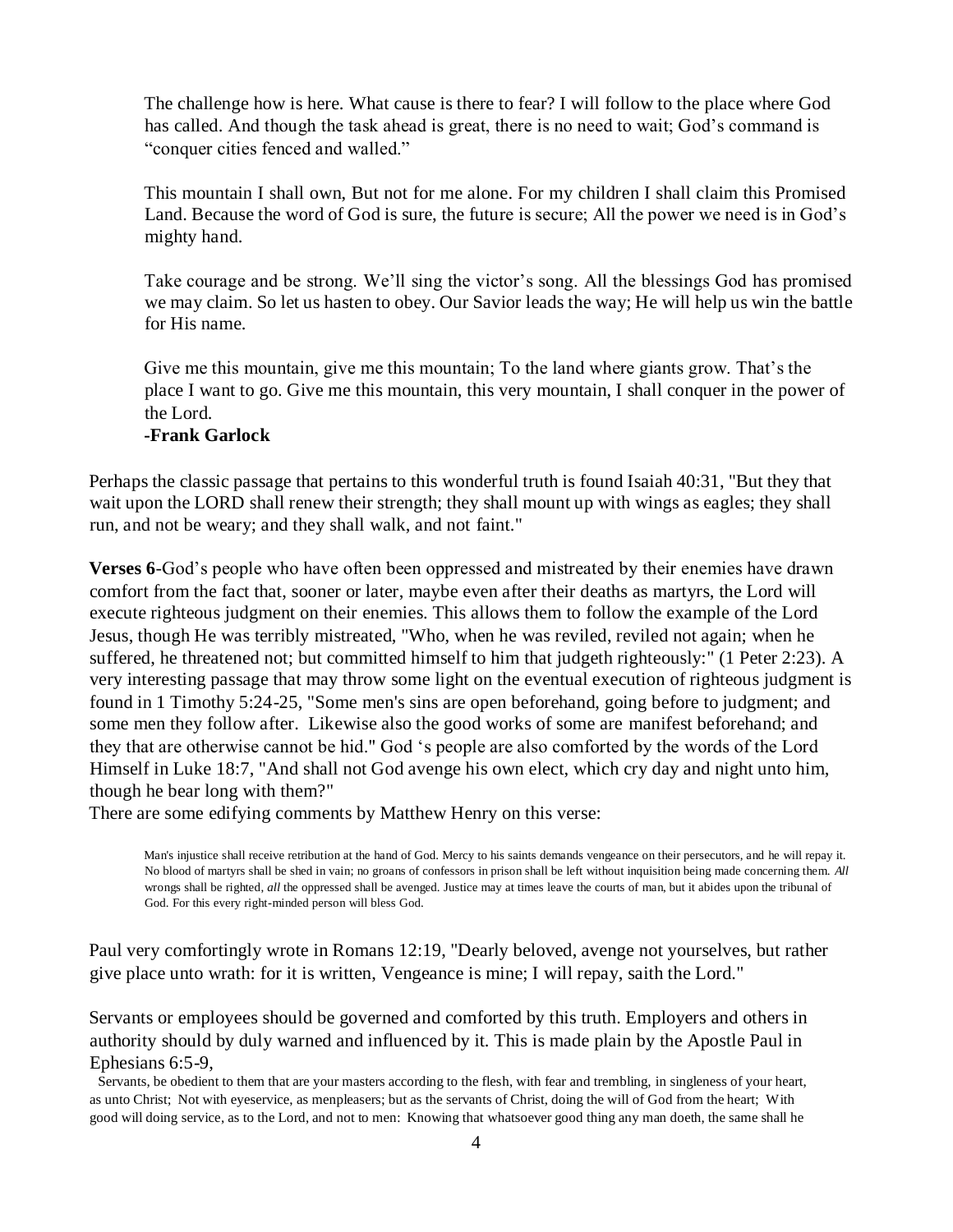receive of the Lord, whether he be bond or free. And, ye masters, do the same things unto them, forbearing threatening: knowing that your Master also is in heaven; neither is there respect of persons with him.

**Verse 7**-Here the psalmist gives the premier example of what he had just written. The wicked Pharaoh had terribly and unjustly oppressed the nation of Israel. The people had groaned and cried out to God for deliverance. God sent Moses to be His agent in their deliverance. God graciously revealed Himself to Moses and revealed His "ways" to him. This is a broad expression and covers both the ways in which He operates in His providential government of the world and also the ways in which He would have His people to walk, as revealed in the Ten Commandments and in other revelations of His law.

This was a sovereign, gracious act of God. He did not so reveal Himself to the heathen nations that dealt with Israel, including Egypt.

God has graciously granted to His people to know His ways today as He has given us the Holy Scriptures and the blessed Holy Spirit to enlighten our understanding of the Word of God.

**God also made know His acts to the children of Israel.** Commenting on this, John Gill writes:

His works, his wonderful works; his plagues on their enemies the Egyptians; his redemption of them out of the house of bondage; his leading them through the Red sea as on dry land; his feeding them with manna in the wilderness, protecting them from their enemies, bringing them into the land of Canaan, and settling them there…

**Verse 8**-The psalmist now begins to reflect on the nature and being of God. One attribute is that He is "merciful and gracious." This expression is no doubt a quotation from Exodus 34: 6. This passage from Exodus is a quotation of God's own statement about Himself. Here He is graciously conveying to His people a revelation of His inmost being! God wants His children to know how merciful and gracious that He is. This reminds us of Hebrews 6: 17-20, and of Ephesians 3: 18, 19.

The Hebrew word is used 13 times in the Old Testament and is translated "merciful" 8 times and "compassion" 5 times. The often rebellious nation of Israel had abundant proof that He is indeed "slow to anger." The Lord does not have just a little mercy. He is "plenteous," or abounding in it.

**Verse 9**- The psalmist writes that He will "not always chide." This verb is also translated "strive." Very interestingly, another meaning of the verb is "to conduct a case or legal suit, sue." Leupold remarks on this: "According to the peculiar flavor of the verb used, this means that, whereas the Lord would have a legitimate cause for striving with Israel, He does not carry it through to the bitter end." A somewhat parallel to this is found in Isaiah 57:16, where the Lord says, "For I will not contend for ever, neither will I be always wroth: for the spirit should fail before me, and the souls which I have made."

If we would be thankful for our Lord's abatement of His righteous anger, we would imitate Him and follow the injunction of James 1:19, "Wherefore, my beloved brethren, let every man be swift to hear, slow to speak, slow to wrath:"

**Verse 10**-This verse contains one of those blessed understatements of Scripture! This is reminiscent of what David wrote in Psalms 130:3-4, "If thou, LORD, shouldest mark iniquities, O Lord, who shall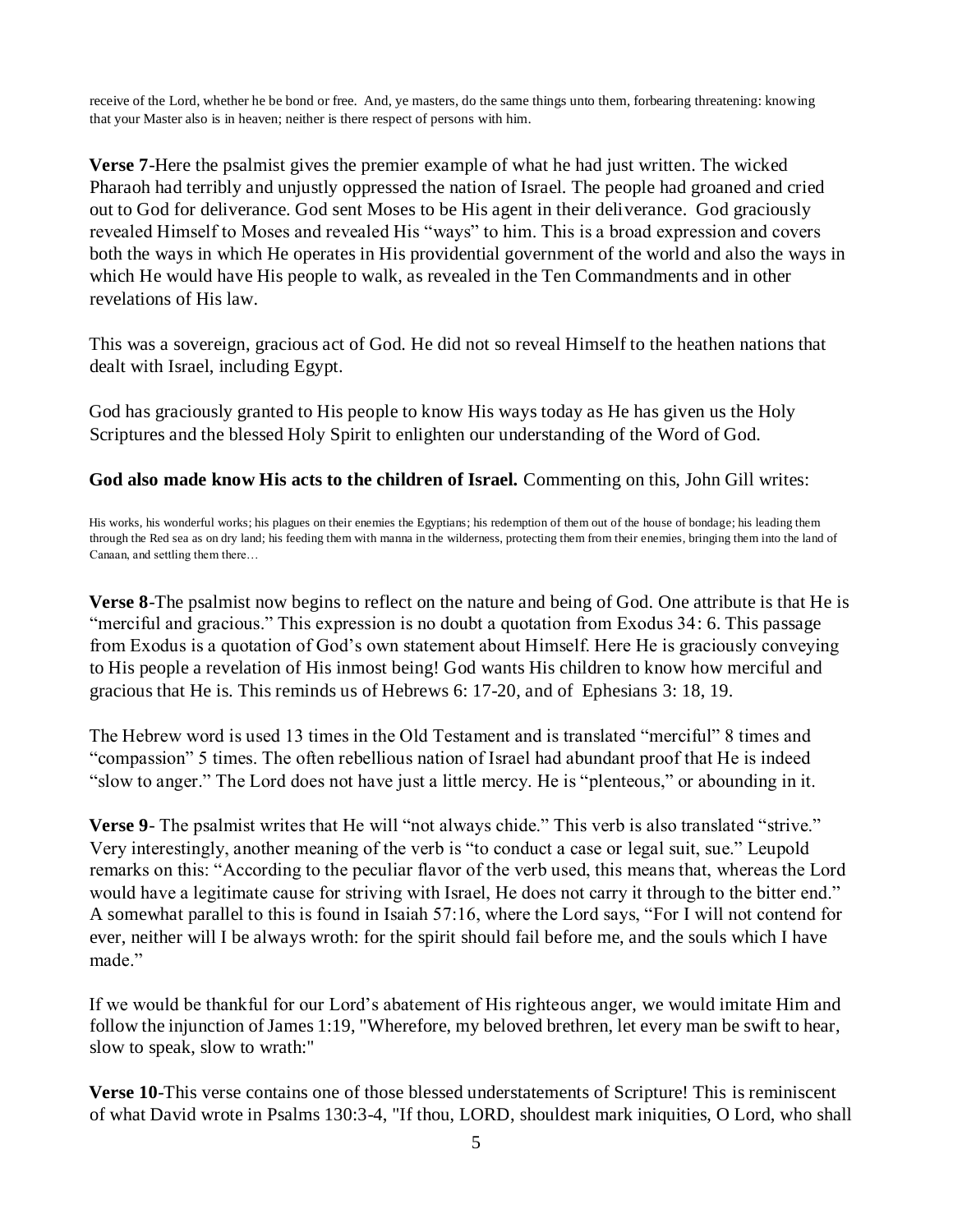stand? But there is forgiveness with thee, that thou mayest be feared." God never deals with His children as they deserve to be dealt with. This is pointed out in Ezra 9:13, "And after all that is come upon us for our evil deeds, and for our great trespass, seeing that thou our God hast punished us less than our iniquities deserve, and hast given us such deliverance as this;"

The reason for this glorious truth is explained by John Gill: "The wages of sin is eternal death: the reason why God deals not with nor rewards his people according to the due desert of their sins is because Christ has bore them, and the chastisement of them, and made satisfaction to divine justice for them…"

**Verse 11**-This great love and compassion of our Lord is really incomprehensible, but the Holy Spirit gives several comparisons that cause us to be in awe and wonderment. One comparison would have us reflect on the incalculable distance between the heavens above and earth. To our limited human sight this appears to be infinity. We have all heard of the vastness of space, and finally reach the point that we know we cannot really comprehend such distances. And this is only an illustration from the physical universe that does not fully convey the vastness of God's mercy!

However, to avoid presumption, the writer makes it plain that this mercy is only for those who fear Him. Those who own Him as **Savior** must also acknowledge Him as **Lord**. Consider the sobering words of Jesus Christ in Matthew 7:21-23:

Not every one that saith unto me, Lord, Lord, shall enter into the kingdom of heaven; but he that doeth the will of my Father which is in heaven. Many will say to me in that day, Lord, Lord, have we not prophesied in thy name? and in thy name have cast out devils? and in thy name done many wonderful works? And then will I profess unto them, I never knew you: depart from me, ye that work iniquity.

**Verse 12**-The writer uses a second comparison, whose sweep is as vast as the first. East and West never meet! Because we have north and south poles, one can reach the north pole and then begin to go south. One can reach the south pole and then begin to go north. However, if one were to begin to go east, he would just go on and on and never be going west. Albert Barnes says of this concept: "That is, he has put them entirely away. They are so removed that they cannot affect us any more. We are safe from all condemnation for our sins, as if they had not been committed at all.

Consider the following passages:

Isaiah 43:25, "I, even I, am he that blotteth out thy transgressions for mine own sake, and will not remember thy sins."

Isaiah 44:22, "I have blotted out, as a thick cloud, thy transgressions, and, as a cloud, thy sins: return unto me; for I have redeemed thee."

**Verse 13**- The third comparison may be the most effective of the three here given. This is something we can readily relate to, the relationship of a good father with his children. This is so powerful that God calls Himself the Father of His children. He is infinitely more merciful to His children than are earthly fathers to theirs. This is pointed out in Matthew 7:11, "If ye then, being evil, know how to give good gifts unto your children, how much more shall your Father which is in heaven give good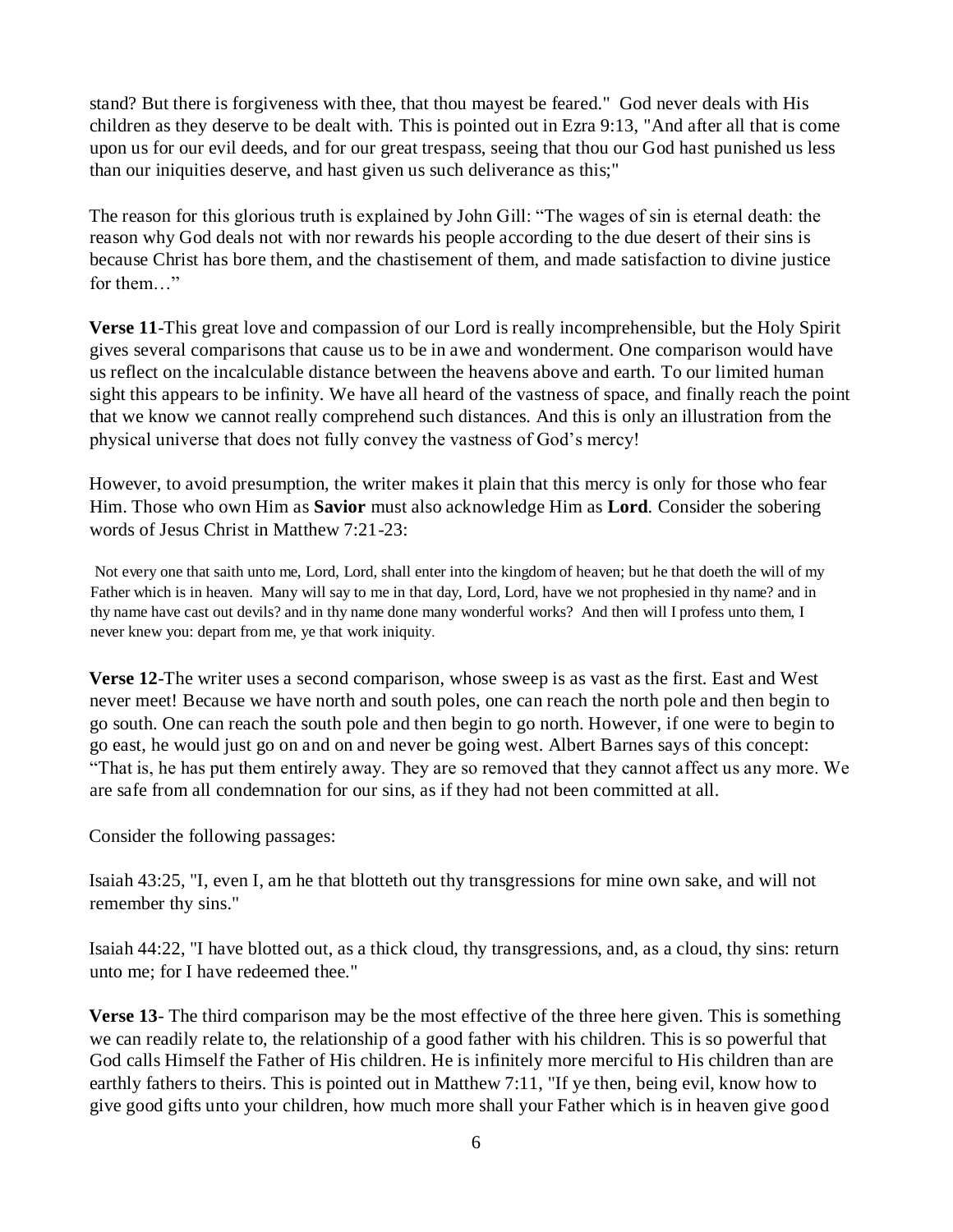things to them that ask him?" When he is speaking of tenderness towards the children of God, Paul writes in 1 Thessalonians 2:11, "As ye know how we exhorted and comforted and charged every one of you, as a father doth his children,"

H. C. Leupold says of this verse: "The force of the application of this comparison gains a special emphasis in the Hebrew in that a tense form is used that stresses the fact that the Lord 'has *always*  pitied those who fear Him.'" The expanded meaning of the word "pitieth" is "to love, love deeply, have mercy, be compassionate, have tender affection, have compassion."

**Verse 14-** This is not an excuse for sin, but it is comforting to know that God knows how weak we are. It would also behoove us to realize how weak we are. Then we would not be lifted up in pride or become complacent and careless. We must realize that according to John 15:5, "I am the vine, ye are the branches: He that abideth in me, and I in him, the same bringeth forth much fruit: for without me ye can do nothing."

Jesus Christ also warned His disciples to remember how weak they were and consequently how watchful they should be. He said in Matthew 26:41, "Watch and pray, that ye enter not into temptation:

the spirit indeed is willing, but the flesh is weak."

If we tend to get lifted up in pride we must remember what we are made of-dust. We must remember what God told Adam in Genesis 3:19, "In the sweat of thy face shalt thou eat bread, till thou return unto the ground; for out of it wast thou taken: for dust thou art, and unto dust shalt thou return." We are frail, subject to decay, and tend to soon sink when under a heavy load. God knows this, pities us, and gives us daily the strength that we need. We are comforted by Deuteronomy 33:25, "Thy shoes shall be iron and brass; and as thy days, so shall thy strength be."

**Verses 15 and 16-** In the Oriental desert-like conditions, grass, like virtually all vegetation, is very fragile and of short duration. It takes no more that the passing of the hot wind of the desert over it on a hot day and the grass is gone. The prophet also writes of this in Isaiah 40:6-8, "The voice said, Cry. And he said, What shall I cry? All flesh is grass, and all the goodliness thereof is as the flower of the field: The grass withereth, the flower fadeth: because the spirit of the LORD bloweth upon it: surely the people is grass. The grass withereth, the flower fadeth: but the word of our God shall stand for ever."

Knowing this, it would be appropriate for us to pray the prayer of Psalms 39:4, "LORD, make me to know mine end, and the measure of my days, what it is; that I may know how frail I am." Another appropriate prayer is found in Psalms 90:12, "So teach us to number our days, that we may apply our hearts unto wisdom."

When we are in our youth and in the prime of our beauty and strength, we need to remember that we are only as a flower of the field, as a blossom. It opens with beauty and fragrance, but soon fades and perishes.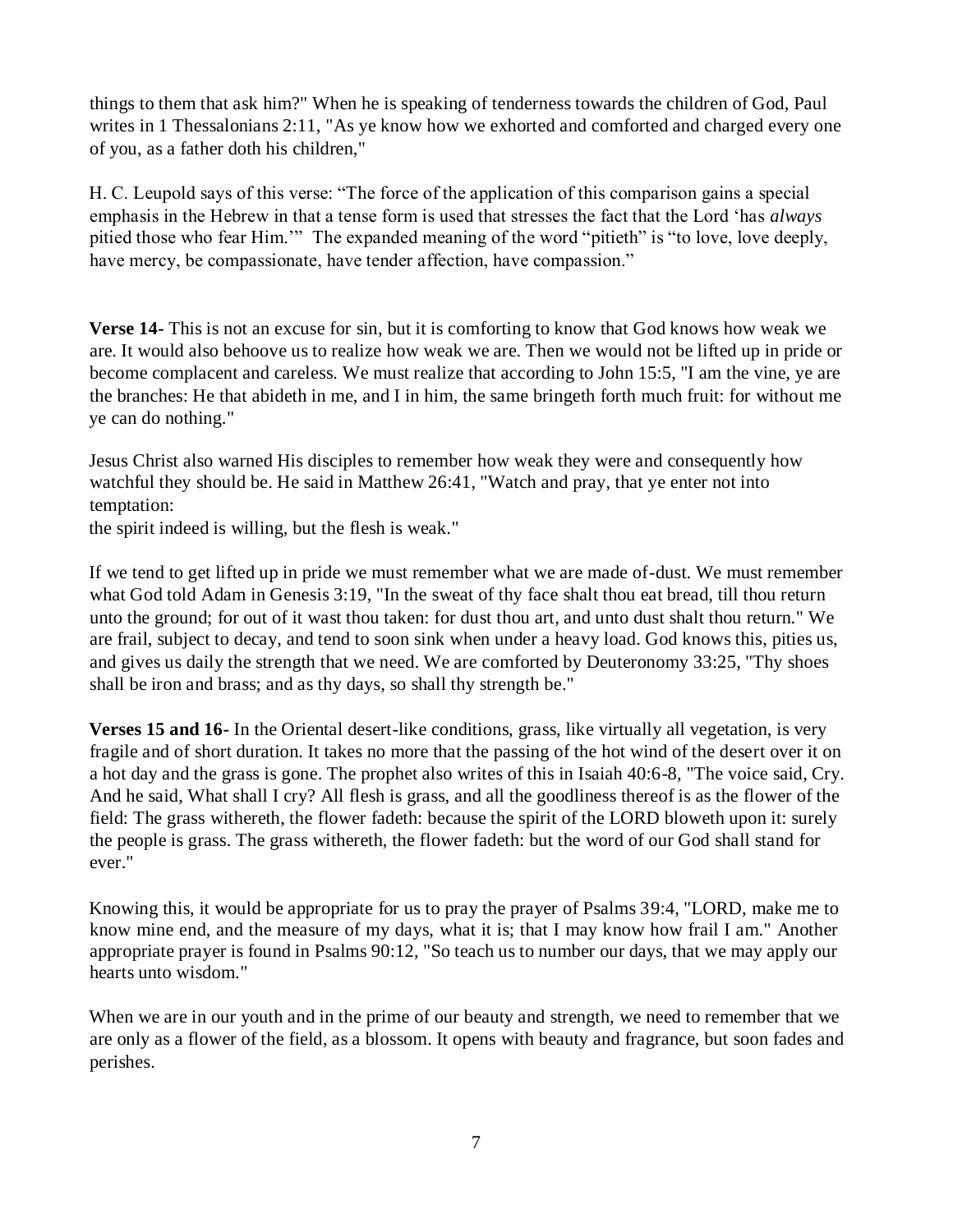**Verses 17 and 18**- There is a great contrast here between the frailty of mankind and the mercy of the Lord. While it is almost impossible to overestimate the feebleness of man, it is certainly impossible to overestimate the enduring mercy of the Lord. God's mercy reaches from one eternity to the other. John Gill beautifully points out that in eternity past the mercy of the Lord was given to the vessels of mercy in the Covenant of Grace by the eternal decree of electing love. This mercy appears in time in regenerating and preserving grace and in God's providential watchcare over His people. It endures forever in eternal life in the world to come. It is impossible to adequately comprehend and describe this mercy of the Lord.

However, to prevent presumption on the part of those who might like to use grace as an excuse to sin, the writer says that this mercy is "upon them that fear Him." The mark of regenerate persons is that they have a filial fear of God. It is said of those who do not know the Lord that "there is no fear of God before their eyes." (Rom. 3: 18).

This mercy and righteousness is to "children's children." However this does not mean that the children of believers are automatically children of God. We can see this in the case of Jacob and Esau. They had godly parents, but Jacob was one of God's elect, while Esau was not. Here, in Psalm 103 there is a further description of those who are the recipients of this mercy and righteousness. They are the ones who keep His covenant and who remember His commandments to do them. This is not the cause of their salvation, but the evidence of it.

There is a similarity to this in Acts 2: 39. Peter preached to the people, "For the promise is unto you, and to your children, and to all that are afar off, even as many as the Lord our God shall call." Only those children whom the Lord would call, with his effectual call, were included in the promise.

**Verse 19-** An excellent comment on this verse is made by Albert Barnes: "God is a Sovereign. His throne is fixed and firm. His dominion is not vacillating and changing. His reign is not, like the reign of earthly monarchs, dependent on the capriciousness of a changeable will, or on passion; nor is it liable to be altered by death, by revolution, or a new dynasty. The throne of God is ever the same, and nothing can shake or overthrow it.

John Gill has an outstanding comment on the expression "his kingdom ruleth over all." He writes: "Over all created beings; over angels, good and bad; over men, righteous and wicked; over the greatest of men, the kings and princes of the earth. Good angels are subject to him, devils tremble at him; saints acknowledge him as their King; the wicked he rules with a rod of iron; and kings reign by him, and are accountable to him…"

Family Bible Notes says of this expression of God's Sovereignty, "The government of God extends over all the works of his hands; nothing is so high as to be above his control, or so small and obscure as to escape his notice.

There is a majestic passage concerning God's sovereign rule in Isaiah 37:16, "O LORD of hosts, God of Israel, that dwellest between the cherubims, thou art the God, even thou alone, of all the kingdoms of the earth: thou hast made heaven and earth."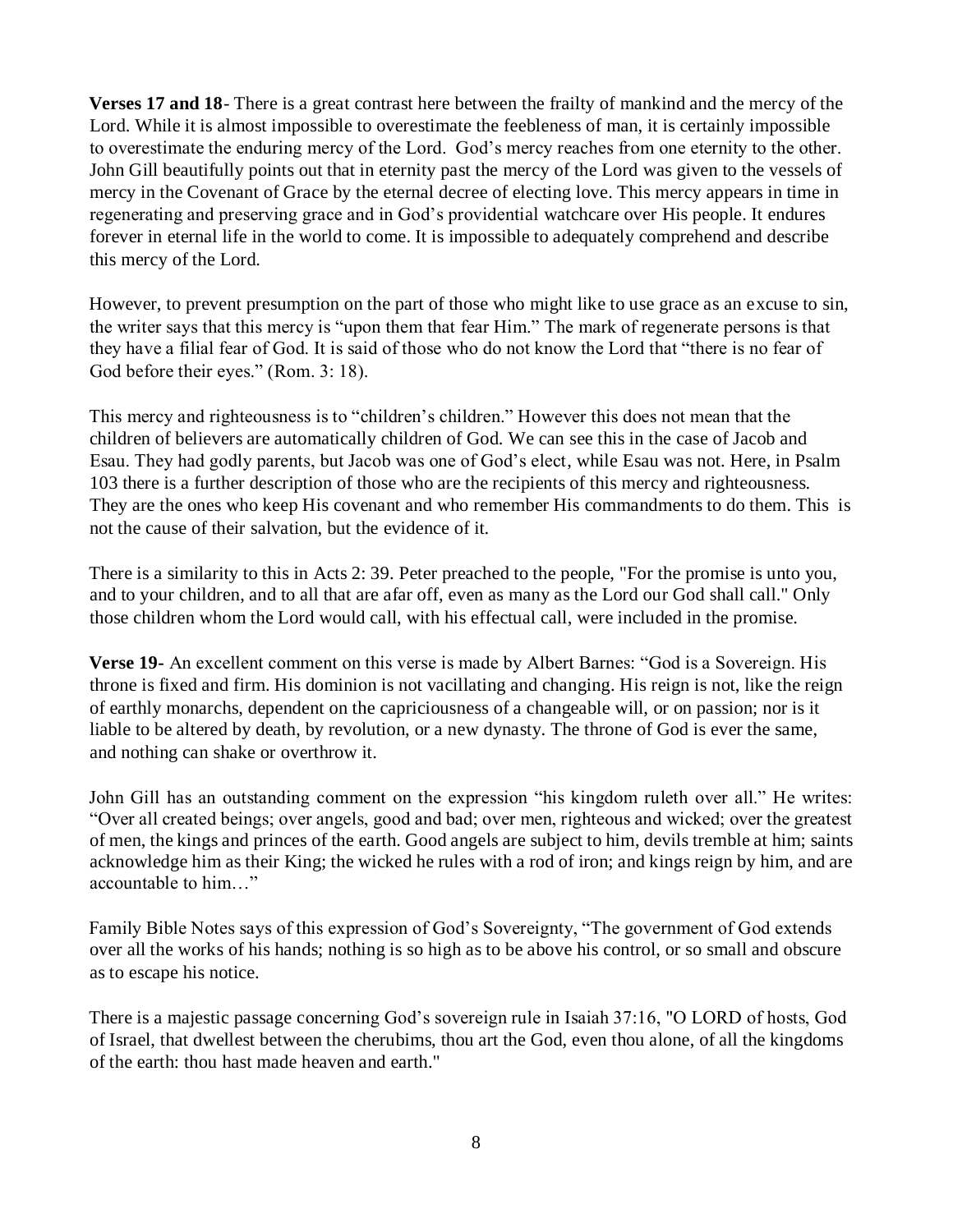**Verse 20**- The psalm closes on the climactic note of calling for doxologies from God's creation, both animate and inanimate. First, the angelic beings are called on to praise God. This is the holy work they are always engaged in. This is apparent from Revelation 4:8, "And the four beasts had each of them six wings about him; and they were full of eyes within: and they rest not day and night, saying, Holy, holy, holy, Lord God Almighty, which was, and is, and is to come." Angels have much to praise God for. He created them, and confirmed His elect angels that they would never fall as did the others. What else could they do but ecstatically and constantly praise God, seeing they are constantly in His blessed presence?

It is said that they "excel in strength." In the New Testament they are called "mighty angels." (2 Thess. 1: 7). In 2 Kings 19: 35 we learn that only one of these mighty angels struck 185, 00 Assyrians dead in one night! This is all very comforting when we consider that at least some of these angels are involved in protecting God's children. It is said of these angels in Hebrews 1:14, "Are they not all ministering spirits, sent forth to minister for them who shall be heirs of salvation?"

There is a beautiful verse in the song *Thorny Desert* which vividly depicts these mighty ministering spirits: "He whose thunder shakes creation; He who bids the planets roll; He who rides upon the tempest, and whose scepter sways the whole; Round Him are ten thousand angels, ready to obey command; They are always hov'ring round you, till you reach that heav'nly land."

These angels always, completely willingly, and joyfully do His will.

**Verse 21-**This is probably a continuation of the previous verse. The angelic beings are in other places in Scripture referred to as "hosts." For example, in Luke 2:13, "And suddenly there was with the angel a multitude of the heavenly host praising God, and saying…" This is also true in Psalms 148:2, "Praise ye him, all his angels: praise ye him, all his hosts."

There is a possibility this verse is referring to the heavenly bodies, which are sometimes called "hosts." This seems to be the case in Jeremiah 31:35, "Thus saith the LORD, which giveth the sun for a light by day, and the ordinances of the moon and of the stars for a light by night, which divideth the sea when the waves thereof roar; The LORD of hosts is his name:"

**Verse 22**- This verse, which sums up what has previously been said, appropriately brings this glorious psalm to a close. The entire universe is to bless the Lord. All that the Lord has created, both animate and inanimate, is to praise Him. This is very plain from a careful reading of Psalm 148.

Every sensible being should bless God because He is their Creator.

The angelic beings should bless God because He is their Creator and Sustainer.

The saints of God should bless God like no one else, because not only is He their Creator and Sustainer-He is also their blessed **Redeemer!** Another verse from *Thorny Desert* shows that the redeemed saints have even more reason to bless God than do the angels: "Millions there of flaming seraphs fly across the heavenly plain. There they sing immortal praises: Glory, glory is their strain! But methinks a sweeter concert makes the heavenly arches ring; and a song is heard in Zion, which